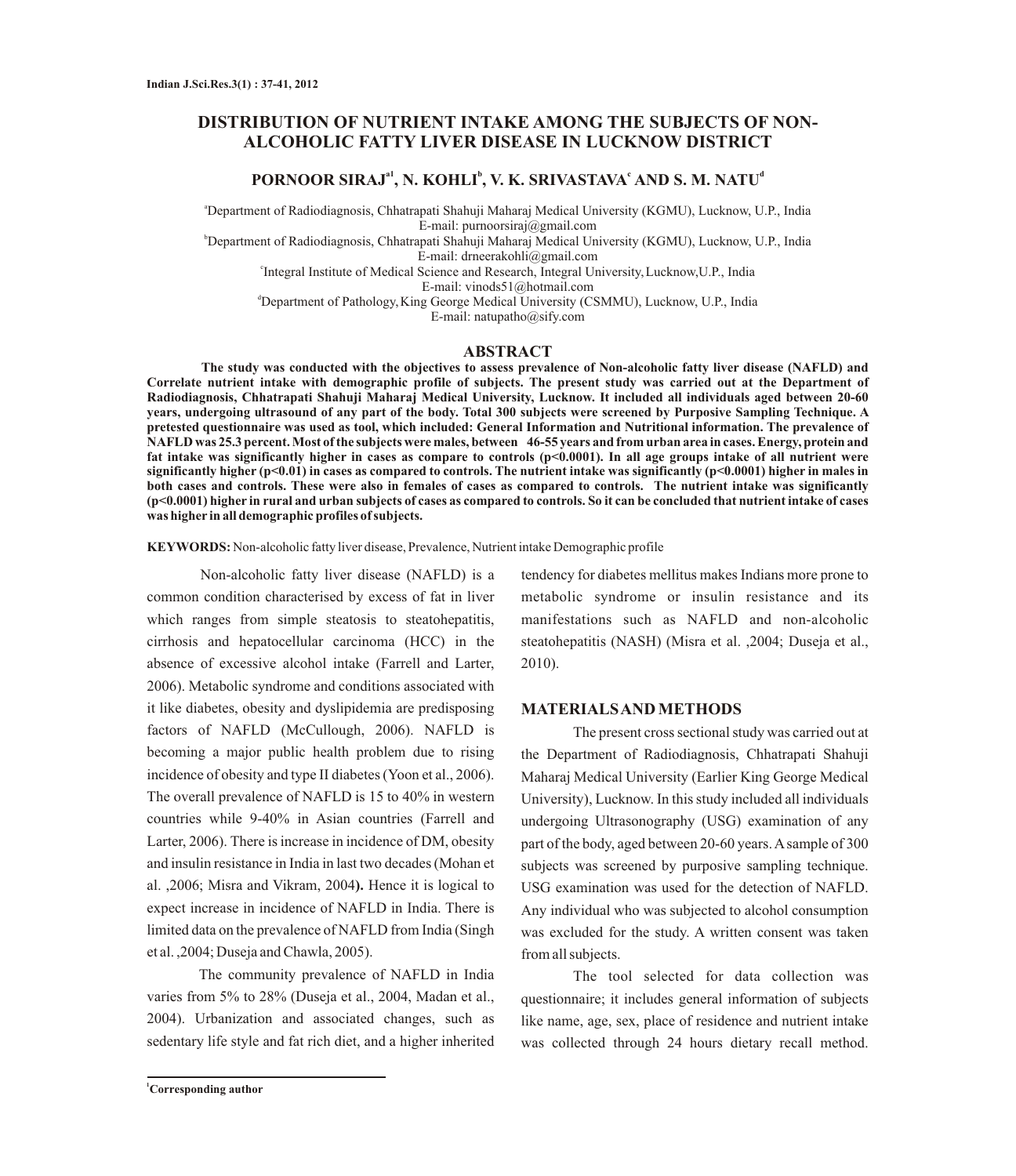Statistical analysis was done by using SPSS (15.5 version). The study was conducted from July 2009 to June 2010.

#### **RESULTS AND DISCUSSION:**

Among the 300 screened subjects 76 (25.3%) cases had NAFLD. In which 15 percent belonged to grade-1 and 10 percent belonged to grade-2, whereas only one (0.3%) subject found with grade-3 (Fig.1).

Table-1 shows the distribution of demographic profile of study subjects. About one third (30.4%) belonged to age group between 25-35 years and 24.1% belonged to 36-45 years in the control group. However, 36.8% were between 46-55 years in cases. More than half (54.5%) were males and 45.5% were females in control group. About half (51.3%) were males and 48.7% were females in cases. There were 59.4% from urban area and 40.6% were from rural areas. However, 61.8% were from urban areas and 38.2% were from rural areas in cases.

The nutrient intake of the subjects is depicted in Table-2. Energy, protein and fat intake was significantly higher in cases as compared to controls  $(p<0.0001)$ .

Table-3 reveals the nutrient intake correlation with the subject's age. The energy intake was significantly higher in all the age groups in cases as compared to controls

 $(p<0.01)$  except for the age group of 25-35. However, protein intake was insignificantly higher in cases as compared to controls in the age below 25 years. The fat intake was also significantly higher in all age groups.

Table-4 shows the nutrient intake taken by the subjects by their sex. The nutrient intake was significantly (p<0.0001) higher in males, between cases and controls. This was also true in females of cases as compared to controls.

Relation between nutrients intake with place of residence of subjects is shown in table- 5. The nutrient intake was significantly  $(p<0.0001)$  higher in rural and urban subjects of cases as compared to controls.

#### **CONCLUSION**

The overall prevalence of NAFLD was 25.3 percent. Most of the cases were found among age between 46-55 years, male sex and in urban area. Overall nutrient intake was higher in cases as compare to control. Whereas nutrient intake was higher in all age group of cases, nutrient intake was higher for male sex in both cases and controls. In both rural and urban areas nutrient intake of cases is higher than controls.



**Figure 1: Prevalence of NAFLD**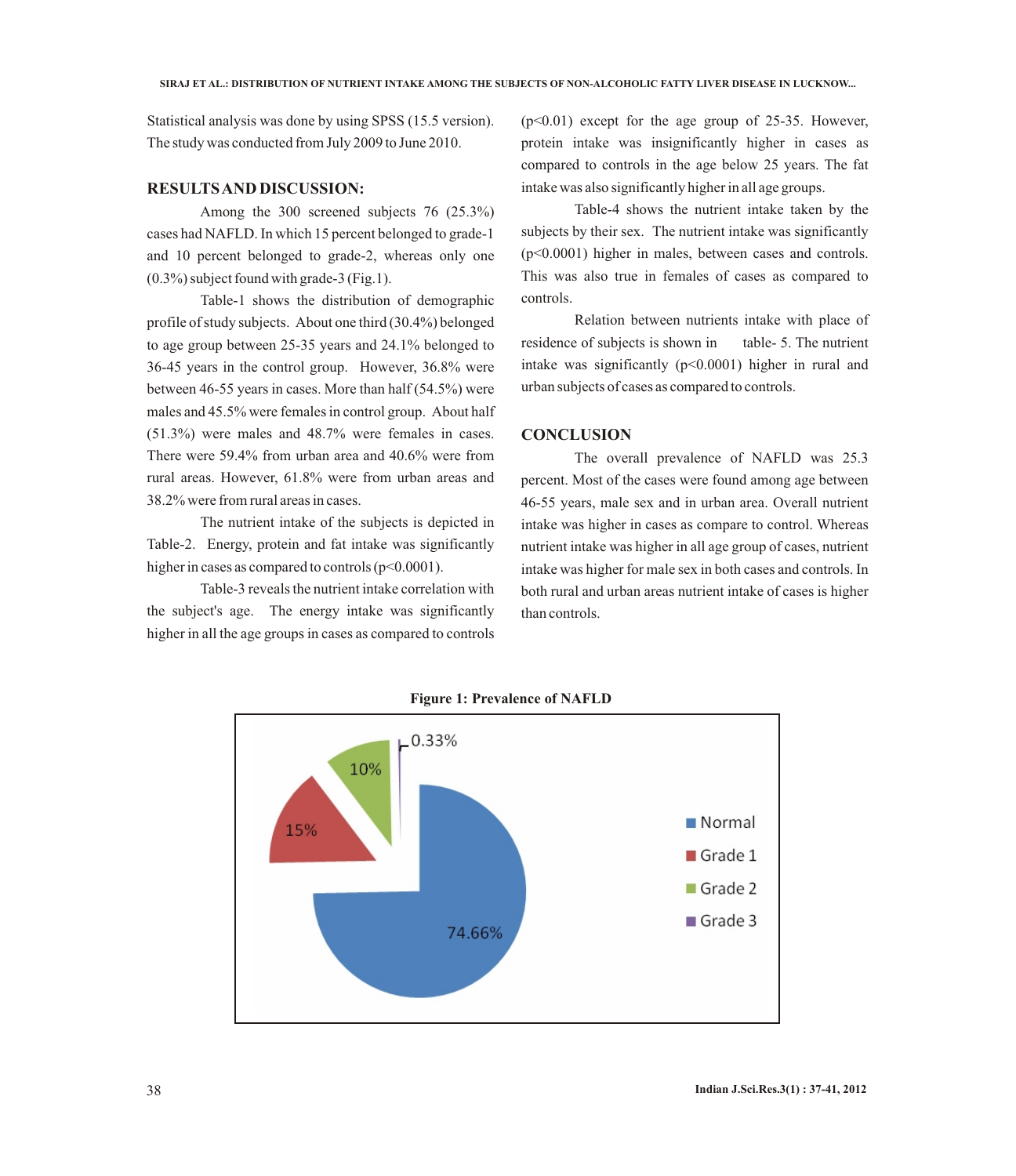| Indicator                 |           | Cases $(n=76)$ |               | Controls $(n=224)$ |      | $\chi^2$ , p=value  |  |
|---------------------------|-----------|----------------|---------------|--------------------|------|---------------------|--|
|                           |           | No.            | $\frac{6}{6}$ | No.                | $\%$ |                     |  |
| Age                       | <25       | 3              | 3.9           | 47                 | 21.0 |                     |  |
|                           | $25 - 35$ | 11             | 14.5          | 68                 | 30.4 |                     |  |
|                           | $36 - 45$ | 17             | 22.4          | 54                 | 24.1 | $36.20, \le 0.001*$ |  |
|                           | $46 - 55$ | 28             | 36.8          | 37                 | 16.5 |                     |  |
|                           | >55       | 17             | 22.4          | 18                 | 8.0  |                     |  |
| <b>Sex</b>                | Male      | 39             | 51.3          | 102                | 45.5 | 0.76, 0.38          |  |
|                           | Female    | 37             | 48.7          | 122                | 54.5 |                     |  |
| <b>Place of Residence</b> | Rural     | 29             | 38.2          | 91                 | 40.6 | 0.14.0.70           |  |
|                           | Urban     | 47             | 61.8          | 133                | 59.4 |                     |  |

| Table 1: Distribution of study subjects by their demographic profile |  |  |  |  |  |
|----------------------------------------------------------------------|--|--|--|--|--|
|----------------------------------------------------------------------|--|--|--|--|--|

\*Significant

## **Table 2: Nutrient intake of the study subjects**

| <b>Nutrient</b> | Cases<br>$(n=76)$ | <b>Controls</b><br>$(n=224)$ | t and p=value        |  |
|-----------------|-------------------|------------------------------|----------------------|--|
|                 | Mean±sd           | Mean±sd                      |                      |  |
| Energy          | 3182.63±836.98    | 2120.1975 ± 1033.66          | $8.10, \le 0.0001*$  |  |
| Protein         | $88.50 \pm 22.22$ | $61.89 \pm 16.23$            | $0.01, \le 0.0001*$  |  |
| Fat             | 113.92±51.31      | 55.96±29.39                  | $12.07, \le 0.0001*$ |  |

\*Significant

# **Table 3: Distribution of nutrient intake of study subjects by their age**

|               | Cases              | <b>Controls</b>     | t and p value        |  |
|---------------|--------------------|---------------------|----------------------|--|
| Age           | <b>Mean</b> ±sd    | $Mean \pm sd$       |                      |  |
| <b>Energy</b> |                    |                     |                      |  |
| $\leq$ 25     | 3059.00±1147.82    | 2147.94±66.66       | $2.15, 0.04*$        |  |
| 25-35         | 3169.64±1110.69    | $2165.11\pm1654.07$ | 1.94, 0.06           |  |
| 36-45         | 3047.65±849.20     | 2116.27±570.84      | $5.18, \le 0.0001*$  |  |
| $46 - 55$     | 3348.36±687.36     | 2109.47±487.98      | $8.50, \le 0.0001*$  |  |
| $>55$         | 3074.88±805.96     | 1911.96±684.04      | 4.61, 0.001          |  |
| Protein       |                    |                     |                      |  |
| <25           | $81.00 \pm 39.15$  | $64.78 \pm 18.16$   | 1.40, 0.17           |  |
| 25-35         | $86.55 \pm 27.33$  | 59.59±14.12         | $5.04, \le 0.0001*$  |  |
| 36-45         | 85.71±25.85        | $62.59 \pm 17.51$ . | $4.21, \leq 0.0001*$ |  |
| $46 - 55$     | $93.88 \pm 16.19$  | $62.96 \pm 11.54$   | $8.99, \le 0.0001*$  |  |
| $>55$         | 85.04±21.45        | 58.69±21.92         | 3.59, 0.001          |  |
| Fat           |                    |                     |                      |  |
| <25           | 138.67±94.11       | $61.69 \pm 33.17$   | $3.43, 0.001*$       |  |
| 25-35         | $117.73 \pm 62.65$ | 53.26±25.22         | $6.08, \le 0.0001*$  |  |
| 36-45         | $111.23 \pm 55.36$ | $60.09 \pm 31.45$   | $4.80, \le 0.0001*$  |  |
| $46 - 55$     | 118.66±45.50       | 51.55±20.98         | $7.94, \leq 0.0001*$ |  |
| $>55$         | 101.96±43.60       | 47.88±39.26         | $3.86, \le 0.0001*$  |  |

\*Significant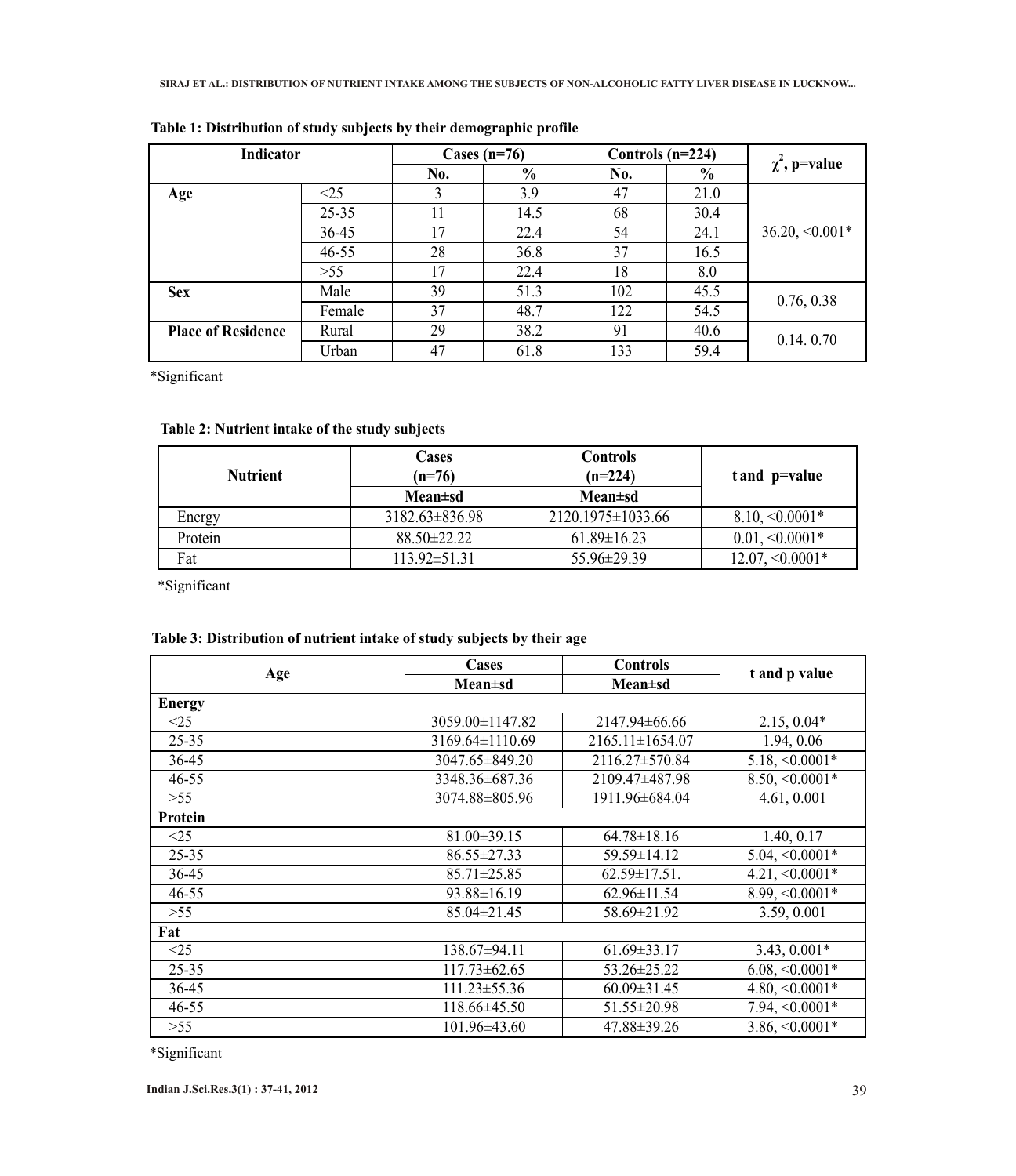| <b>Sex</b>     | Cases              | <b>Controls</b>    | t and p value        |  |
|----------------|--------------------|--------------------|----------------------|--|
|                | $Mean \pm sd$      | $Mean \pm sd$      |                      |  |
| <b>Energy</b>  |                    |                    |                      |  |
| Male           | $3283.8 \pm 860.8$ | $2277.5 \pm 532.4$ | $8.36, \le 0.0001*$  |  |
| Female         | $3076.0 \pm 809.0$ | 1988.7±1301.6      | $4.80, \le 0.0001*$  |  |
| <b>Protein</b> |                    |                    |                      |  |
| Male           | $91.9 \pm 21.9$    | $65.6 \pm 11.3$    | $9.35, \le 0.0001*$  |  |
| Female         | $85.0 \pm 22.3$    | $58.8 \pm 18.9$    | $7.05, \le 0.0001*$  |  |
| Fat            |                    |                    |                      |  |
| Male           | $115.8 \pm 53.8$   | $56.8 \pm 25.1$    | $8.87, \le 0.0001*$  |  |
| Female         | $111.9\pm 49.2$    | $55.2 \pm 32.7$    | $8.14, \leq 0.0001*$ |  |

\*Significant

| Table 5: Distribution of nutrient intake of study subjects by their residential place |  |  |  |  |
|---------------------------------------------------------------------------------------|--|--|--|--|
|                                                                                       |  |  |  |  |

| <b>Place of Residence</b> | Cases            | <b>Controls</b>    | t and p value        |  |
|---------------------------|------------------|--------------------|----------------------|--|
|                           | $Mean \pm sd$    | $Mean \pm sd$      |                      |  |
| <b>Energy</b>             |                  |                    |                      |  |
| Rural                     | 2884.6±938.5     | 2121.2±1489.9      | $2.60, 0.01*$        |  |
| Urban                     | $3366.6\pm718.0$ | $2119.5 \pm 540.0$ | $12.43, \le 0.0001*$ |  |
| <b>Protein</b>            |                  |                    |                      |  |
| Rural                     | $81.4 \pm 24.1$  | $60.6 \pm 15.0$    | $5.55, \le 0.0001*$  |  |
| Urban                     | $92.9 \pm 20.0$  | $62.8 \pm 17.0$    | $9.95, \le 0.0001*$  |  |
| Fat                       |                  |                    |                      |  |
| Rural                     | $95.9 \pm 48.2$  | $43.3 \pm 23.0$    | $7.98, <0.0001*$     |  |
| Urban                     | $125.0 \pm 50.5$ | $64.6 \pm 30.2$    | $9.75, \le 0.0001*$  |  |

\*Significant

### **REFRENCES**

- Duseja A., Bhansali A., Bhadada S., Jain P., Dhiman R.K. and Chawla Y., 2004. Nonalcoholic fatty liver disease in Subjects with recent onset type 2 diabetes mellitus (abstract). J Gastroenterol Hepatol, **19**Suppl: A402.
- Duseja A. and Chawla Y., 2005. Nonalcoholic fatty liver disease in India. How Much? How Soon. Trop Gastoenterol., **26**: 1**-**3.
- Duseja A., Sharma B**.**, Kumar A., Kapil S**.**, Das A**.**, Dhiman R.K. and Chawla Y**.**K., 2010. Nonalcoholic fatty liver in a developing country is responsible for significant liver disease. Hepatology., **52**: 2248**-**9.
- Farrell G.C. and Larter C**.**Z., 2006. Nonalcoholic Fatty Liver Disease: from Steatosis to cirrhosis. Hepatology., **43**: S00-S112.
- Madan K, Batra Y, Panda SK, Dattagupta S, Hazari S, Jha JK and Acharya SK., 2004. Role of polymerase chain reaction and liver biopsy in the evaluation of Subjects with asymptomatic transaminitis. Implications in diagnostic approach. J. Gastroenterol. Hepatol., **20**: 1291**-**9.
- McCullough A**.**J., 2006. Thiazolidinediones for nonalcoholic steatohepatitispromising but not ready for prime time. N. Engl. J. Med. , **355**: 2361**-**3.
- Misra A. and Vikram N.K., 2004. Insulin resistance syndrome (metabolic syndrome) and obesity in Asian Indians: evidence and implications. Nutrition., **20**: 482**-**91.
- Mohan V., Deepa M., Deepa R., Shanthirani C.S, Farooq S., Ganesan A. and Datta M., 2006. Secular trends in the prevalence of diabetes and impaired glucose tolerance in urban South India: the Chennai Urban Rural Epidemiology Study (CURES-17). Diabetologia., **49**: 1175**-**8.